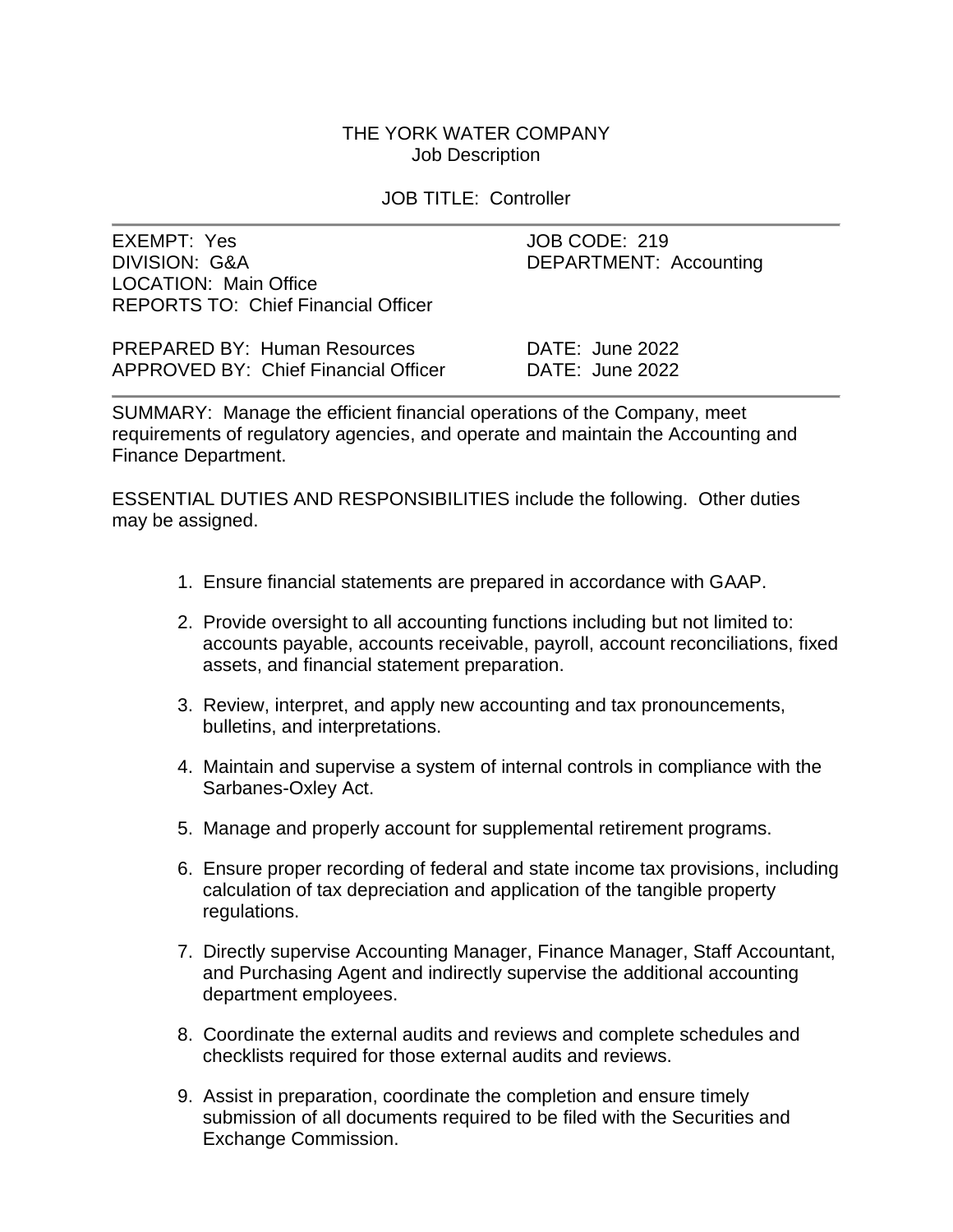### Job Description Job Title: Controller

- 10.Ensure purchase orders are being prepared in a timely fashion and with proper approvals.
- 11. Ensure all income tax payments are made on a timely basis.
- 12. Monitor accounting estimates including unbilled revenues, the bad debt reserve, and others using sound judgment.
- 13. Ensure all PUC reports and tariffs are filed on a timely basis.
- 14. Oversee preparation of the annual capital and operating budgets.
- 15. Review the monthly financial reporting package for the Board of Directors. Make financial presentations to the Board of Directors periodically.
- 16. Keep abreast of all regulations and laws pertaining to the financial affairs of the Company and insure that the Company's operations comply with the aforementioned regulations and laws.
- 17. Consistently demonstrate positive and professional behavior with all individuals contacted on behalf of the Company including employees.
- 18. Other duties as required by the Chief Financial Officer or President.

# SUPERVISORY RESPONSIBILITIES:

Directly supervises 4 employees and indirectly supervises the additional employees in the accounting department. Carries out supervisory responsibilities in accordance with the organization's policies and applicable laws. Responsibilities include interviewing, hiring, and training employees; planning, assigning, and directing work; appraising performance; rewarding and disciplining employees; addressing complaints and resolving problems.

### QUALIFICATION REQUIREMENTS:

### EDUCATION and/or EXPERIENCE:

Bachelor's degree from four-year college or university; and a minimum of five years related experience; or equivalent combination of education and experience. Certified Public Accountant licensure preferred.

### LANGUAGE SKILLS:

Ability to read, analyze, and interpret general business periodicals, professional journals, or governmental statutes and regulations. Ability to write reports, business correspondence, and procedure manuals. Ability to effectively present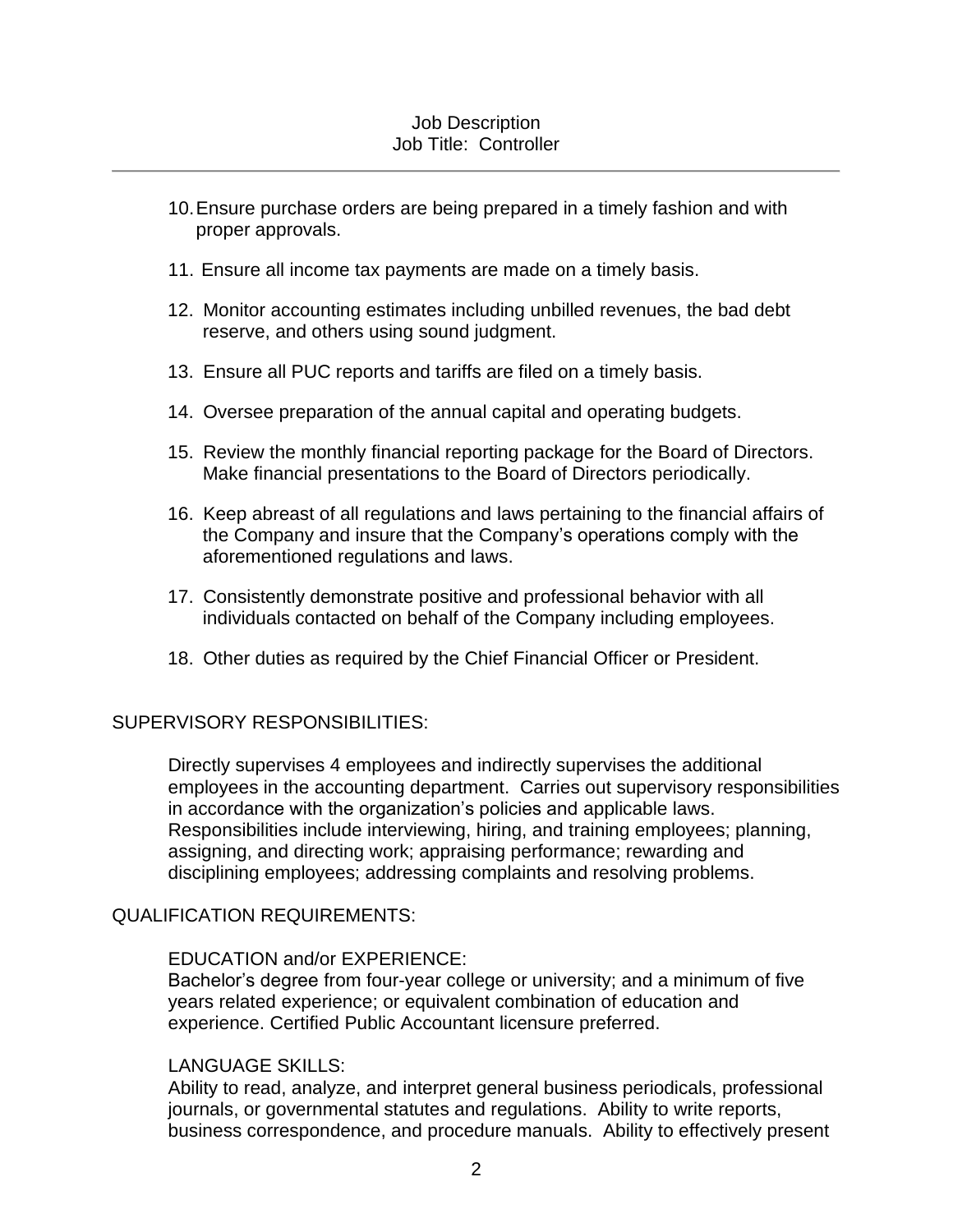# Job Description Job Title: Controller

information and respond to questions from managers, bank personnel, vendors and employees.